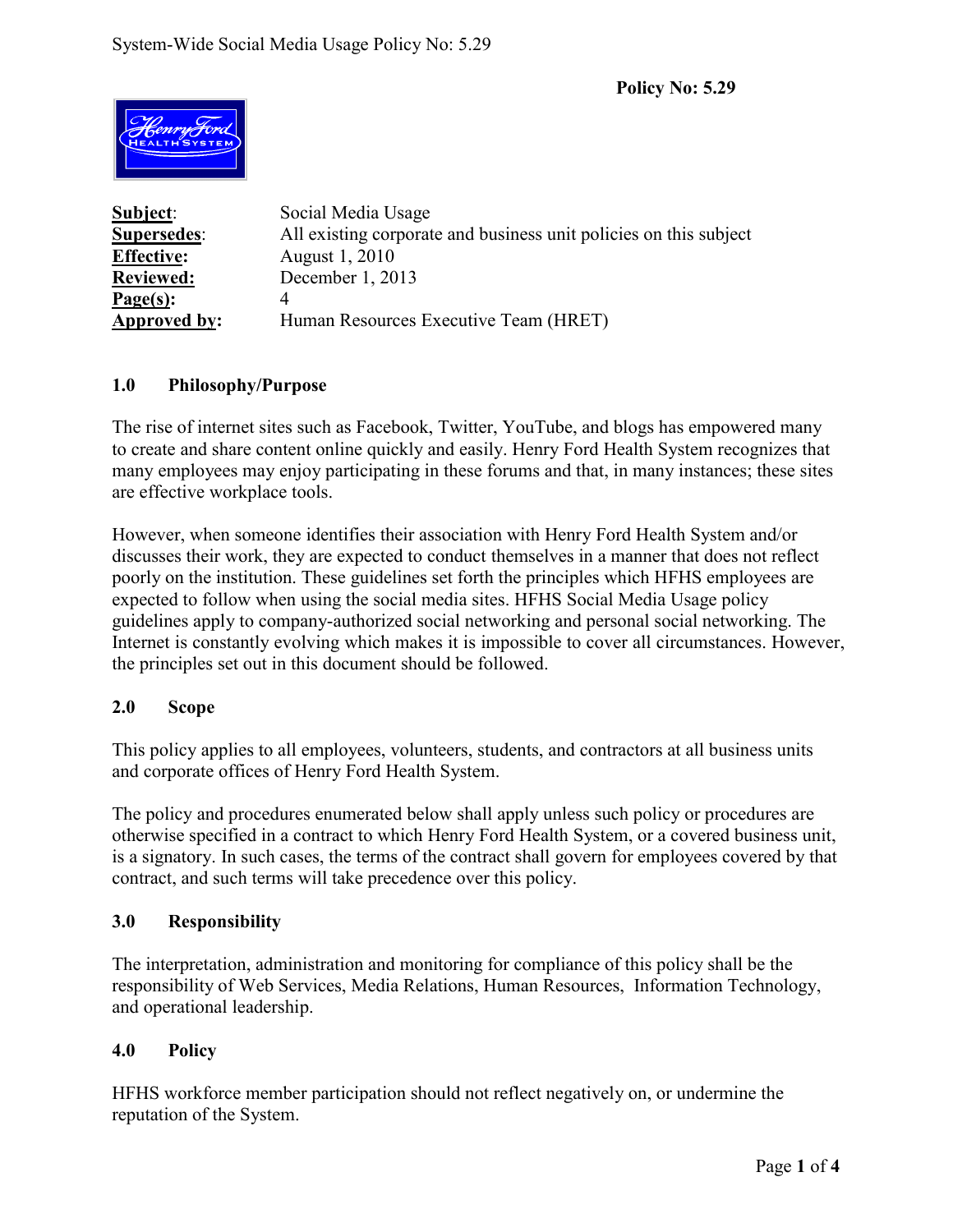Violations of this and related policies may lead to corrective action, up to and including termination and criminal prosecution. *See Corrective Action Program Policy 5.17*.

## **5.0 Definitions**

*Social Media -* Reference to internet based sites and tools including but not limited to: blogs, Facebook, Twitter, LinkedIn, YouTube, wiki's, discussion forums, and podcasts.

*Weblog/Blog -* Websites featuring regularly updated content, usually presented in reverse chronological order and often including discussion opportunities via comment forms.

### **6.0 Practice and Procedures**

HFHS believes in the importance of open exchange and learning between its customers and many constituents of our business and societal ecosystem. HFHS expects employees who engage in social networking to be mindful of their postings, even if done off premises and while off duty as it could have an adverse affect on HFHS legitimate business interests.

Users of sites have limited control over the information that is posted to various sites. Even though profiles or updates can be marked as private, the user has no control over what others might do with the information. With this in mind, all content posted to social media sites should be thought of as public information.

Social media sites are susceptible to scams, phishing schemes and identity theft. Messages can be posted that have links to malicious web sites that allow hackers access to usernames, passwords, and account information. Make sure that virus software is current and that interaction is limited to those who are trusted.

Participation should adhere to the following guidelines

- 6.1 If communicating on the internet about HFHS or HFHS related matters identify oneself as an HFHS employee and identify one's role. While you are not an official spokesperson, your status as an HFHS employee may still be relevant to the subject matter.
- 6.2 When signing up for accounts do not use a HFHS issued email address unless acting as an agent for HFHS as authorized by Web Services or Media Relations.
- 6.3 If the workforce member has identified their self as a HFHS employee speak in the first person and make it clear that postings reflect the individual's opinion and not that of HFHS.
- 6.4 HFHS has spent substantial time and resources building its reputation and good will. These are valuable and important corporate assets. Participation in social media should adhere to HFHS Code of Conduct and Team Member Standards of Excellence. If a workforce member's participation in social media sites would negatively impact the reputation, integrity, or brand of HFHS, the workforce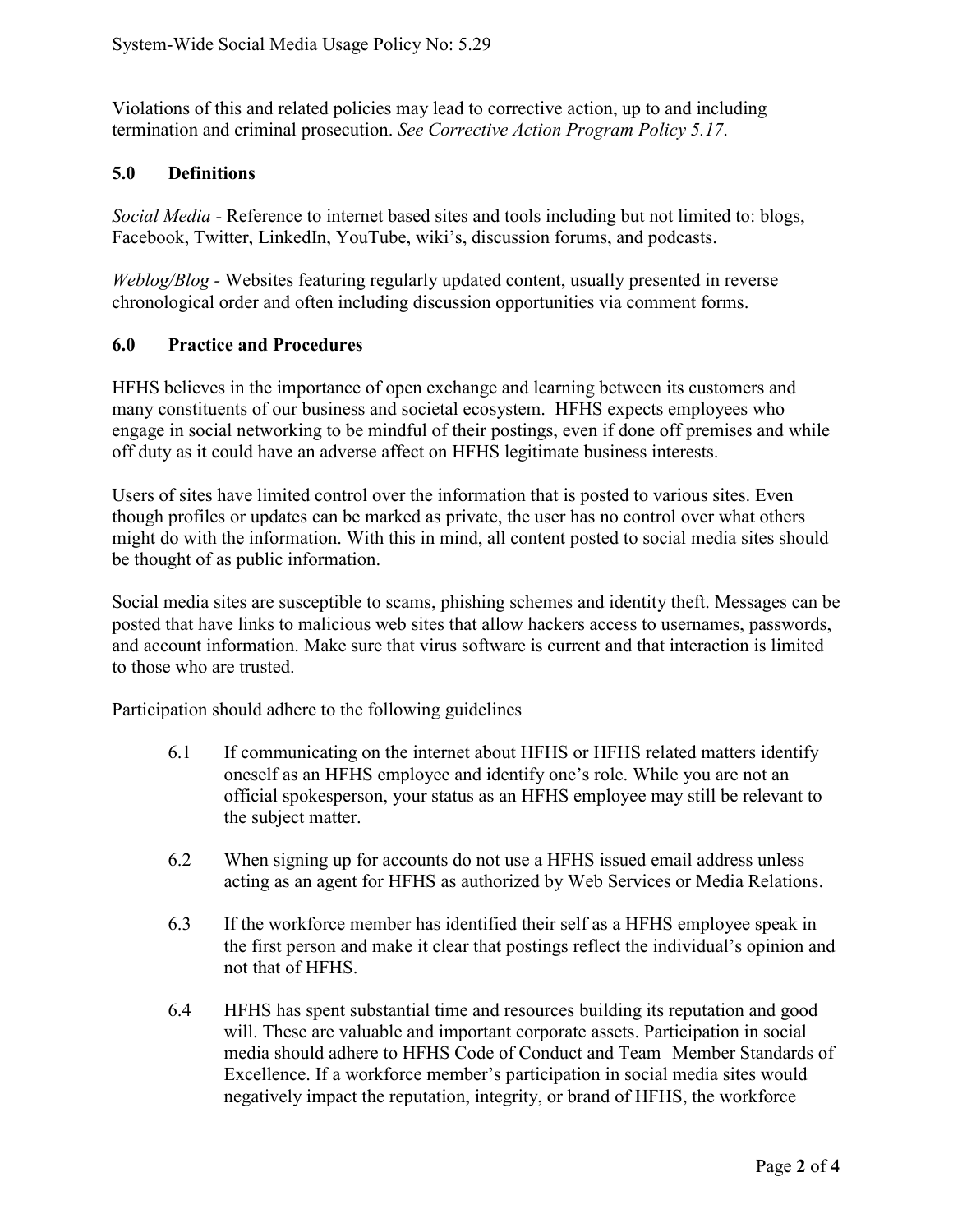member should not participate. If you are uncertain, please consult your manager or the Human Resources department before posting.

- 6.5 Participation and postings should in no way be abusive towards colleagues. Employees who use these websites to disparage or spread inappropriate comments regarding other fellow employees can result in corrective action up to and including termination.
- 6.6 Be respectful. Employees may not post any material that is obscene, defamatory, profane, libelous, threatening, harassing, abusive, hateful, or embarrassing to another person or entity. *See Harassment Policy 5.12.*
- 6.7 Employees should take responsibility for any material they post on the internet. Much of what is posted becomes archived and searchable and persists even in the event the employee may later delete the information.
- 6.8 With rapidly evolving personal interactive websites such as Facebook, Twitter, internet blogging, etc., your online activities should never interfere with your job duties and commitment to patients and/or customers. Employees who actively engage in personal business are reminded that use of such sites during business hours is not permitted. If your social networking activities interfere with your productivity and job duties, this can result in corrective action up to and including termination.
- 6.9 HFHS expects its workforce members to protect and not disclose any proprietary and confidential information as well as to abide by the terms of Confidentiality Agreements. No proprietary and confidential information should be posted. *See Confidentiality and Information Security Policy 5.18.*
- 6.10 For those posting medical information, it must be done so in accordance with system HIPAA policies. In addition only general medical information should be provided and a disclaimer such as "Any advice given is general medical information and not meant to replace evaluation and treatment by a healthcare provider."
- 6.11 Workforce members should not respond to media or press contacts, online complaints, criticisms, or commentary about HFHS. If contacted or negative commentary is observed, information should be forwarded to HFHS Web Services Department at [web@hfhs.org](mailto:web@hfhs.org)
- 6.12 Photographs and recordings (audio and video) of HFHS facilities, employees, and patients are prohibited without prior consent from Media Relations.
- 6.13 All requests for references and/or recommendations, even those that are received through social networking should be handled in accordance with HFHS existing policy governing Employment References. *See Employment References policy 4.14*